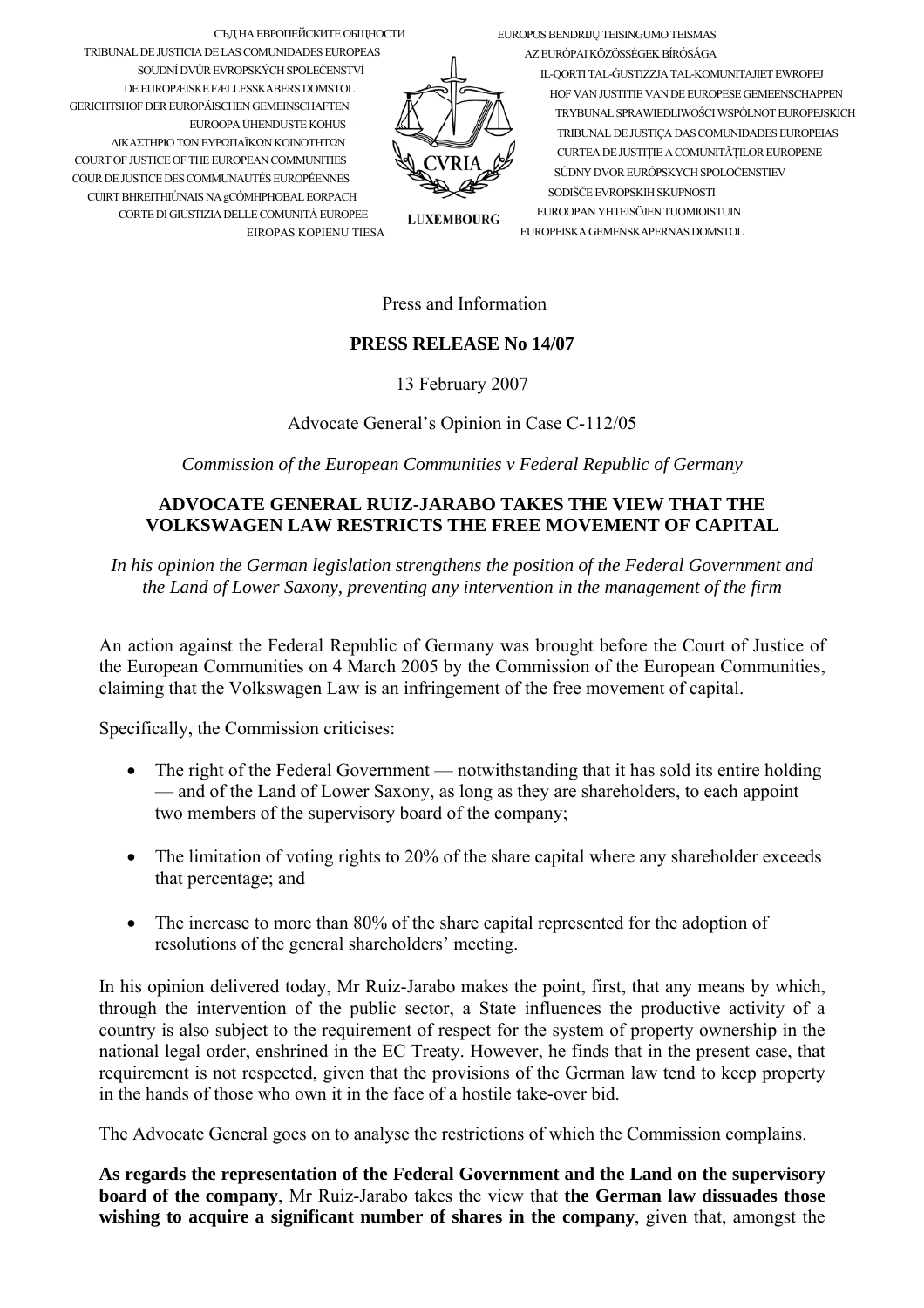ten members assigned on the basis of capital to the supervisory board, there would be four representatives of public authority, owning a marginal number of shares.

The fact that the Federal Government has sold its shares and, therefore, does not exercise its right to appoint is irrelevant, the point being that the German legal order upholds the right of the Federal Government and the Land of Lower Saxony to appoint members of the supervisory board and their prerogative to intervene when they consider it appropriate.

**As regards the blocking minority and the limitation of voting rights**, Mr Ruiz-Jarabo points out that the reduction of the voting rights to 20% coincides with the percentage of shares held by the Federal Government and the Land of Lower Saxony at the time the law was passed.

The Advocate General takes the view that, in those circumstances, anyone wishing to acquire a sufficient number of shares in the company to sit on the management bodies would have serious doubts about acquiring more than a fifth of the capital because he would have no voting rights above that ceiling. Moreover, if he did succeed in mobilising every small shareholder, there would be no real possibility of achieving any change with more than four fifths of the company capital in the shareholders' meeting because the Federal Government and the Land could block it with their minority holding.

The national legislation therefore **strengthens the position of the Federal Government and the Land**, preventing any intervention in the management of the company. The situation is not remedied by the sale of the shares of the Land, since the mere existence of the legislation bolsters the dominance of the German regional body in the future.

**As regards the justification** of restrictions on the free movement of capital based on the historical background to the law and its objectives in terms of social, regional, economic and industrial policy, Mr Ruiz-Jarabo considers that the **German Government's approach** is too wide and too far removed from reality and is **not based on overriding reasons relating to the public interest**.

Accordingly, the Advocate General proposes that the Court of Justice should find against Germany.

**IMPORTANT: The Advocate General's Opinion is not binding on the Court. It is the role of the Advocates General to propose to the Court, in complete independence, a legal solution to the cases for which they are responsible. The Judges of the Court of Justice are now beginning their deliberations in this case. Judgment will be given at a later date.**